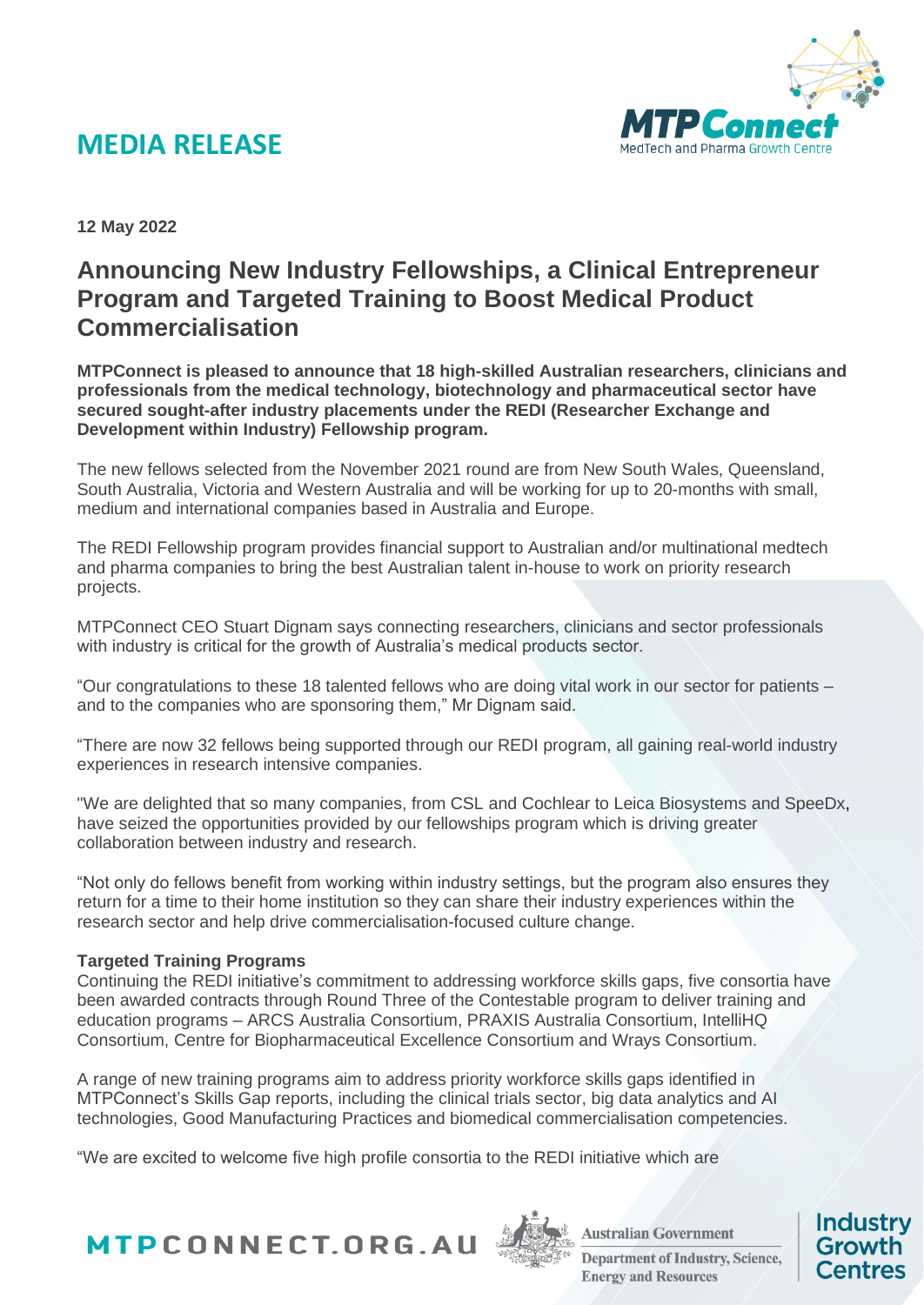

collaborating to deliver world class training and skills programs to support the development of our talented MTP sector workforce around Australia. The consortia are collaborating with industry in the deployment of these programs which maximises the impact of this investment," Mr Dignam said.

#### **The Australian Clinical Entrepreneur Program (CEP) - Pilot**

In addition, MTPConnect is also pleased to announce its partner for the REDI supported Australian Clinical Entrepreneur Program (CEP) – the University of Melbourne and University of Western Australia Partnership, which also includes more than 20 other associates, of which five are major hospitals.

"We welcome the University of Melbourne and University of Western Australia Partnership to deliver the CEP pilot across three states: Victoria, Western Australia and New South Wales, which will provide an avenue to leverage and optimise untapped sector expertise and help foster and support clinical entrepreneurship," Mr Dignam said.

"Our *Driving skills development and workforce training for the future MTP workforce* [report](https://www.mtpconnect.org.au/images/MTPC%20REDI%20Skills%20Gap%20Second%20Report.pdf) found that successfully harnessing the potential of clinician entrepreneurs could make a real difference to the growth of Australia's medical sector.

"Through the REDI initiative and commencing in September this year, the 12-month CEP pilot, similar to an incubator, will deliver workshops and networking opportunities to healthcare professionals to develop their innovative ideas into products and enterprises/businesses that benefit clinical care of patients.

"It is excellent to see the REDI initiative going from strength to strength, ramping up Australia's MTP sector with new Fellowships and programs to improve workforce skills and boost medical research commercialisation and entrepreneurism in Australia," Mr Dignam said.

#### **Congratulations to the following REDI Fellows:**

**Dr Hilary Byrne** is a Program Manager and Research Fellow from The University of Sydney who will undertake a 12-month project with 4DMedical, the technology innovator delivering breakthrough fourdimensional lung imaging capability, transforming diagnosis and surveillance. Dr Byrne will focus on resolving clear clinical needs spanning conditions such as COPD, lung cancer, cystic fibrosis and long-COVID, and by expediting regulatory approvals and commissioning of prototype scanning platforms enabling better treatments for patients.

**Dr Cathy Sucher** is a Senior Implant Audiologist & CI Research Lead from Ear Science Institute Australia. Dr Sucher will undertake a 9-month project with Cochlear Ltd, a global leader in implantable hearing solutions, to develop skills in the best practice of product development and commercialisation processes. Dr Sucher will develop curated counselling materials for a digital decision-aid tool for mainstream audiology clinics to improve the quality of cochlear implant discussion and follow ups.

**Dr Demi Gao** is a McKenzie Research Fellow from the Department of Biomedical Engineering at the University of Melbourne and will undertake a 12-month project with Cochlear Limited, the global leader in implantable hearing solutions. Dr Gao will join Cochlear's R&D team to develop skills in translating research to early-stage product development and will develop an AI approach





**Australian Government Department of Industry, Science, Energy and Resources**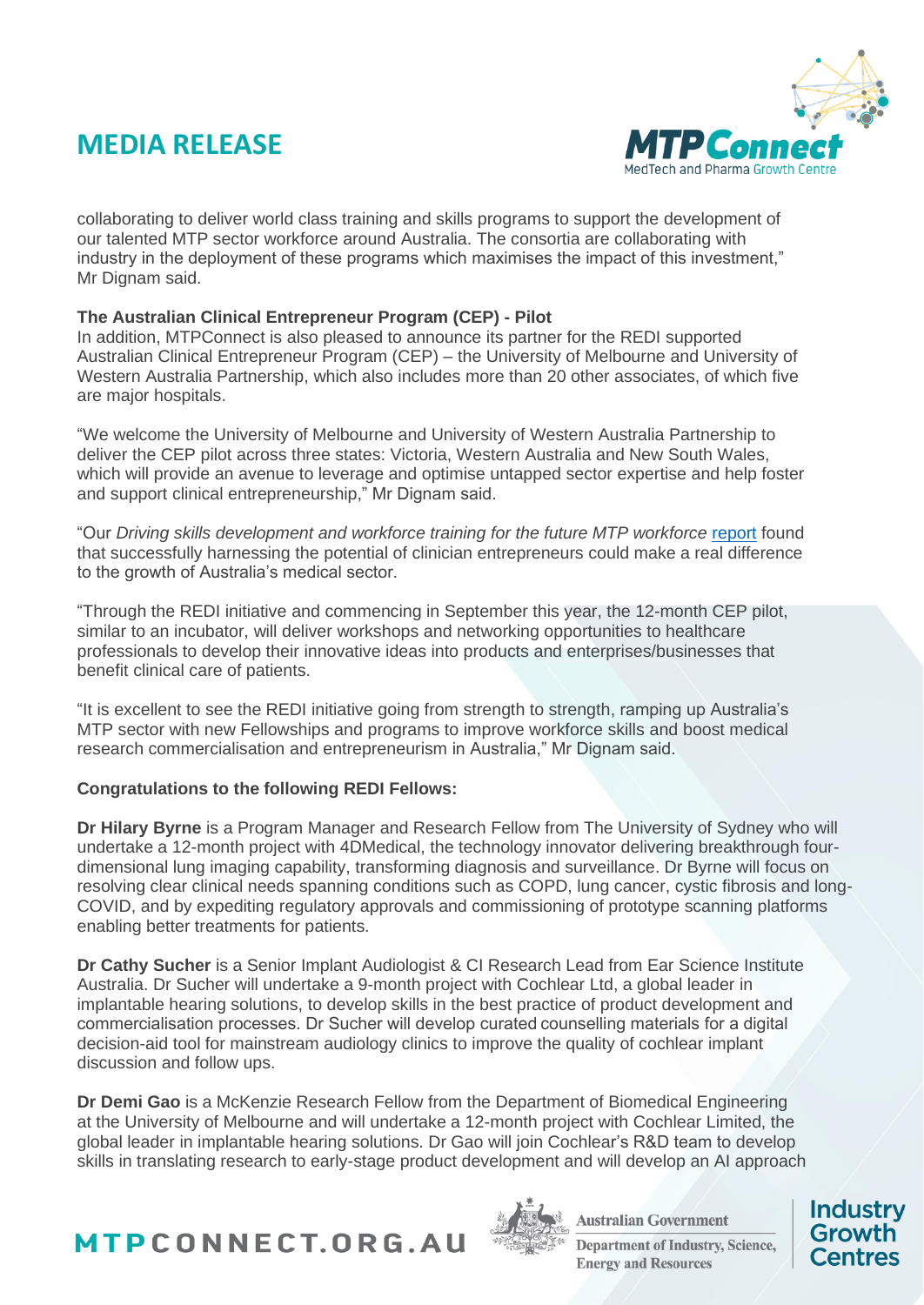

for improving the performance of implantable microphones.

**Dr Darcelle Thompson** is a Manager Business Development and Commercialisation from La Trobe University who will undertake a 12-month project with CSL Limited, global biotech leader in biotherapies and influenza vaccines, to build commercial skills and knowledge. In CSL's Research Innovation team, Dr Thompson will identify, evaluate and support investment decision making of early stage, external research opportunities and be part of CSL's Global Licensing team supporting the licencing of new product opportunities and technologies.

**Associate Professor Kate Gartlan** is a Team Head at QIMR Berghofer who will undertake an 18-month project with CSL, a global biotech leader in biotherapies and influenza vaccines. A/Prof Gartlan will work with CSL to develop novel treatments to improve outcomes for blood cancer patients after stem cell transplantation. A/Prof Gartlan will learn the key aspects of strategy development and industry-based approaches to enhance translatability of academic research into solutions for patients, whilst identifying opportunities within highly competitive landscapes.

**Dr Nicole Dmochowska** is a Research Associate from the University of South Australia who will undertake a 12-month project with Ferronova, the Australian company developing novel early cancer detection technology, to develop skills in preclinical toxicity studies and Phase 1 "first-inhuman" trials. Dr Dmochowska will complete streamlined preclinical validation of fibroblast activation protein-targeting nanoparticles for the delineation of brain tumours, in preparation for Phase 1 "first in human" clinical trials.

**Associate Professor Jason Lee** is a Head of Epigenetics and Disease Laboratory at QIMR Berghofer who will undertake a 12-month project with IP Group Australia, a leading investor in breakthrough technologies, to develop research commercialisation skills. A/Prof Lee will be embedded in a team of investment managers, assessing opportunities from across top research institutions in Australia, and collaborate in creating and supporting a portfolio of spin-out companies.

**Associate Professor Gianni Renda** is the Department Chair of Architectural and Industrial Design at Swinburne University of Technology who will undertake a 12-month project with IDE Group to develop project management, quality assurance, documentation and stakeholder management skills for the medical device industry. A/Prof Renda will operate within an ISO 13485 certified Quality Management System and develop (with Eudaemon Technologies) a User Centred Design & Medical Device Development pathway to help facilitate design-driven translational outcomes from fundamental research.

**Professor Brian Abbey**, a Physics Professor from La Trobe University, will undertake a 12 month project with Leica Biosystems, a cancer diagnostics company and global leader in workflow solutions, focused on validating the commercialisation of a new nanotechnology platform for bioimaging of difficult-to-diagnose cancers. Professor Abbey will determine the regulatory pathway and perform essential market validation necessary to bring the tool to market for cancer diagnosis to enable better outcomes for cancer patients.

**Professor Sudha Rao** is a Group Leader, Gene Regulation and Translational Medicine Laboratory from QIMR Berghofer who will undertake a 20-month project with Max Kelsen, an artificial intelligence and machine learning consultancy firm providing end-to-end solutions for





**Australian Government Department of Industry, Science, Energy and Resources**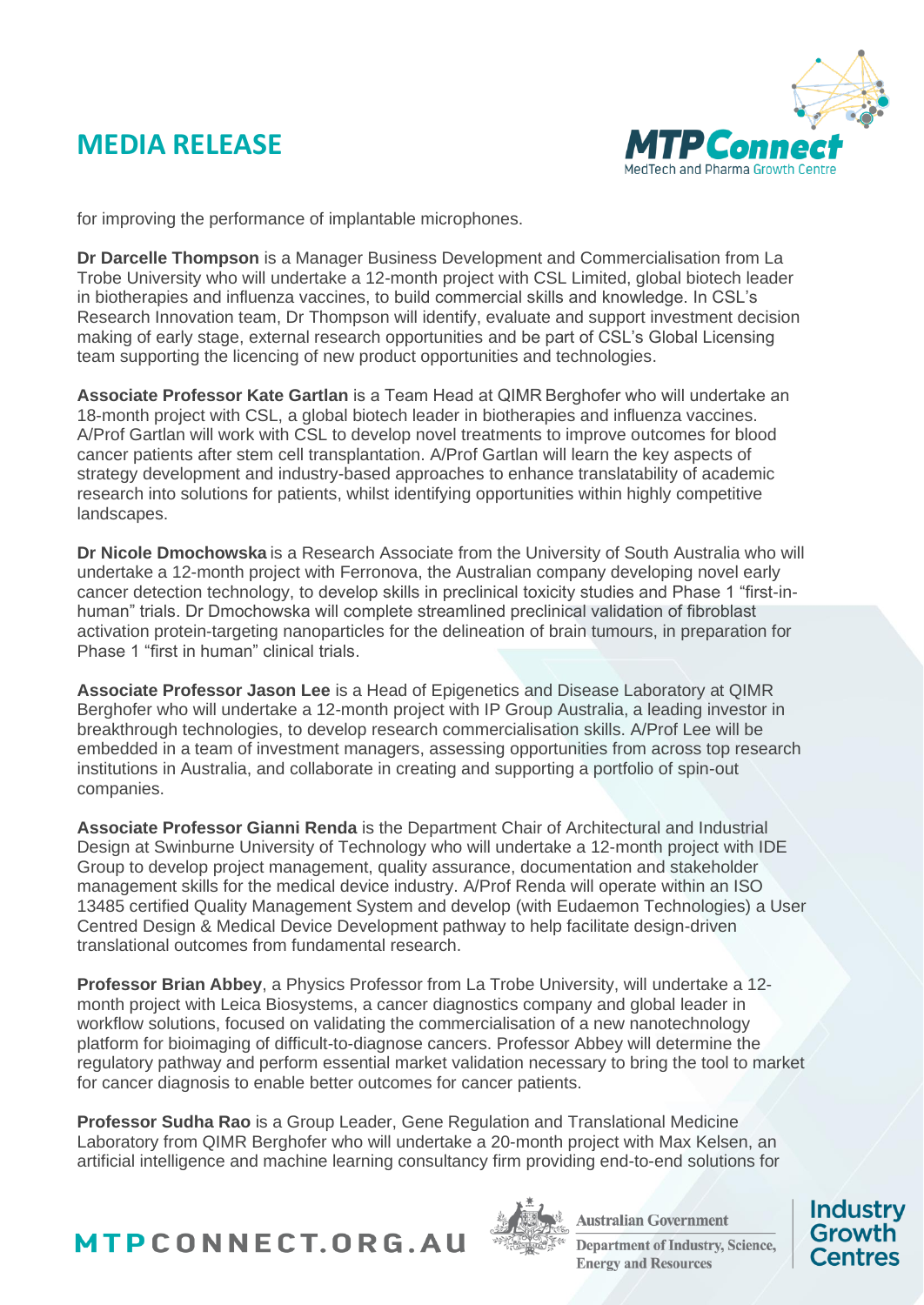

healthcare applications, to increase her machine learning, product development, commercialisation and IP skills. Professor Rao will develop a clinic-ready AI-driven blood test for severe COVID-19 to predict individual risk of developing severe disease in the community setting or when hospitalised.

**Associate Professor Michelle Hill** is a Principal Research Fellow / Group Leader from QIMR Berghofer who will undertake a 12-month project with Microba Life Sciences Limited, a precision microbiome science company driving the discovery and development of novel therapeutics, to gain skills in business operations, product development and commercialisation. A/Prof Hill will work on identifying gut microbial biomarkers for metastatic melanoma to inform the development of therapeutic candidates to be used in conjunction with Immune Checkpoint Inhibitor (ICI) therapies, and companion diagnostic biomarkers.

**Dr Paola Favuzza** is a Senior Research Officer at WEHI who will undertake a 12-month project with Medicines for Malaria Venture (MMV), a leading product development partnership working to reduce the burden of malaria worldwide. From MMV's office in Switzerland, Dr Favuzza will develop skills in R&D project management and the conduct of GLP and GCP compliant nonclinical and clinical studies. Dr Favuzza will progress antimalarial candidates through the R&D pipeline from lead optimisation through to early phase clinical trials.

**Associate Professor Zoe McKeough** is an Associate Professor in Physiotherapy and a senior researcher in the Respiratory and Cardiac Rehabilitation and Management (ResCaRM) Research Team from the University of Sydney. A/Prof McKeough will undertake a 12-month project with Perx Health, a digital care company building programs for daily condition management, to gain hands-on skills and experience in designing and building digital health technology for healthcare. A/Prof McKeough will build a commercially-ready mobile pulmonary rehabilitation program integrated with the Perx digital health platform.

**Dr Mehra Haghi** is a Senior Lecturer from University of Technology Sydney who will undertake a 12-month project with Pharmaxis Ltd, a Sydney-based clinical-stage biopharmaceutical company specialising in drug development for inflammatory and fibrotic diseases, to gain skills in preclinical development of compounds and commercial endpoints decisions in the pharmaceutical industry. Dr Haghi will work on a drug discovery project for a small molecule inhibitor for a topical anti-inflammatory drug for skin inflammation.

**Associate Professor Suong Le**is a Consultant Gastroenterologist and Hepatologist from Monash Health who will undertake a 7-month project with Planet Innovation, a healthtech innovation and commercialization company, to train in agile development methodology and develop skills to commercialise a digital health product. A/Prof Le will produce a world first digital therapeutic, to increase engagement testing and treatment for Australians living with Hepatitis C Virus who are not currently engaged in conventional models of healthcare.

**Dr Peyman Obeidy** is a Clinical Image Analyst from The University of Sydney who will undertake a 12-month project with Siemens Healthineers, a leading medtech company, to gain skills in specification, validation, and regulatory requirements and market positioning digital products. Together with Siemens and iCoreLab, a company that specialises in medical data handling, Dr Obeidy will use A.I. powered algorithms to identify Biomarkers for early coronary artery disease risk identification and stratification.





**Australian Government Department of Industry, Science, Energy and Resources**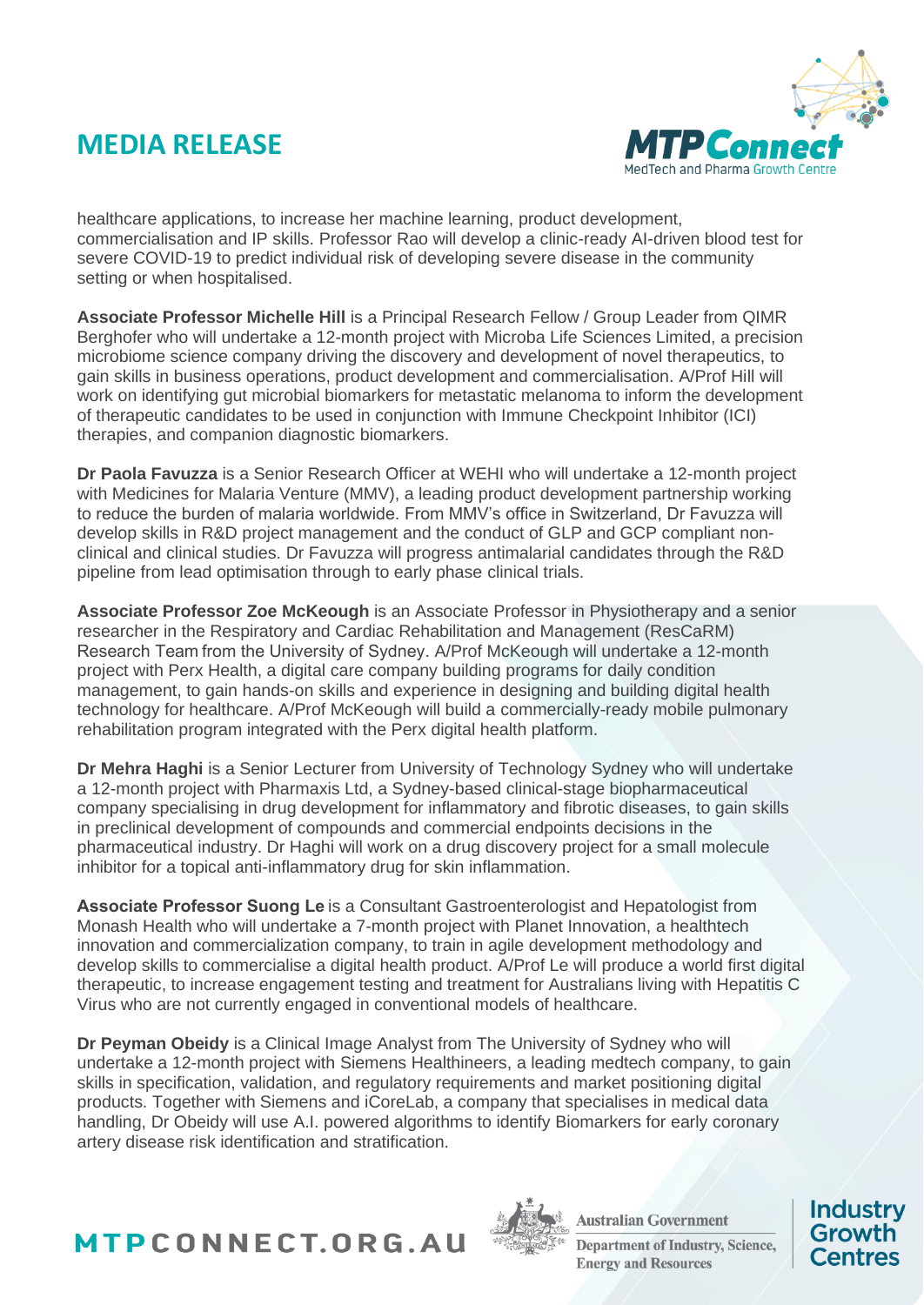

**Dr Emma Sweeney** is a Postdoctoral Researcher from The University of Queensland who will undertake a 12-month project with SpeeDx Pty Ltd, a developer of innovative molecular diagnostic solutions, to develop skills designing molecular compounds and industry-level diagnostic R&D. Dr Sweeney will develop and clinically validate a commercial resistance test to improve the treatment of M. genitalium infection – antimicrobial resistant superbug.

**Dr Elke Hacker** is a Research Fellow from Griffith University who will undertake a 12-month project with Vaxxas, an Australian biotechnology company commercialising a novel needle-free vaccination technology, the High-Density Microarray Patch (HD-MAP). Dr Hacker will gain skills in quality management and medical device manufacturing to support future vaccination delivery, including for pandemic response. Dr Hacker will conduct clinical trials testing a suite of training resources educating healthcare workers on how to use the HD-MAP device.

-ENDS-

**Media inquiries:** Caroline Duell, Director Media and Communications MTPConnect Tel. +61 439 652 419 / [media@mtpconnect.org.au](mailto:media@mtpconnect.org.au)

#### **About MTPConnect:**

Established in 2015 as an independent, not-for-profit organisation, [MTPConnect](http://www.mtpconnect.org.au/) is Australia's Medical Technologies and Pharmaceuticals Industry Growth Centre, championing the growth of Australia's vibrant MTP ecosystem.

#### **About the REDI Program**

MTPConnect deploys the \$32 million REDI initiative, supported by the Medical Research Future Fund. The four-year program is delivering system-wide improvements to skills development and training programs for the medical technology, biotechnology and pharmaceutical sector workforce.

#### **About REDI Fellowship Program**

The REDI Fellowship Program provides up to \$250,000 per fellow, per annum. It offers the flexibility of full and part-time fellowships over a six-month to two-year period and can support domestic and international fellowships.

#### **About The Australian Clinical Entrepreneur Program - Pilot**

The **Australian** Clinical Entrepreneur Program (CEP) is based on the successful UK NHS Clinical Entrepreneur Program. The Australian CEP pilot will help equip healthcare professionals with the skills to translate and commercialise their ideas and innovation into impactful solutions; drive the development of solutions that will be used by patients and healthcare providers both in Australia and around the world to address key challenges; effect cultural change within the healthcare system by encouraging entrepreneurialism; and retain talented clinical staff who might otherwise leave to pursue entrepreneurial ambitions.

The Australian CEP pilot will be delivered by the University of Melbourne and the University of Western Australia partnership, across three states: Victoria, Western Australia and New South Wales. The partnership involves more than 20 associates, of which five are major hospitals and a broad selection of industry.





**Australian Government Department of Industry, Science, Energy and Resources**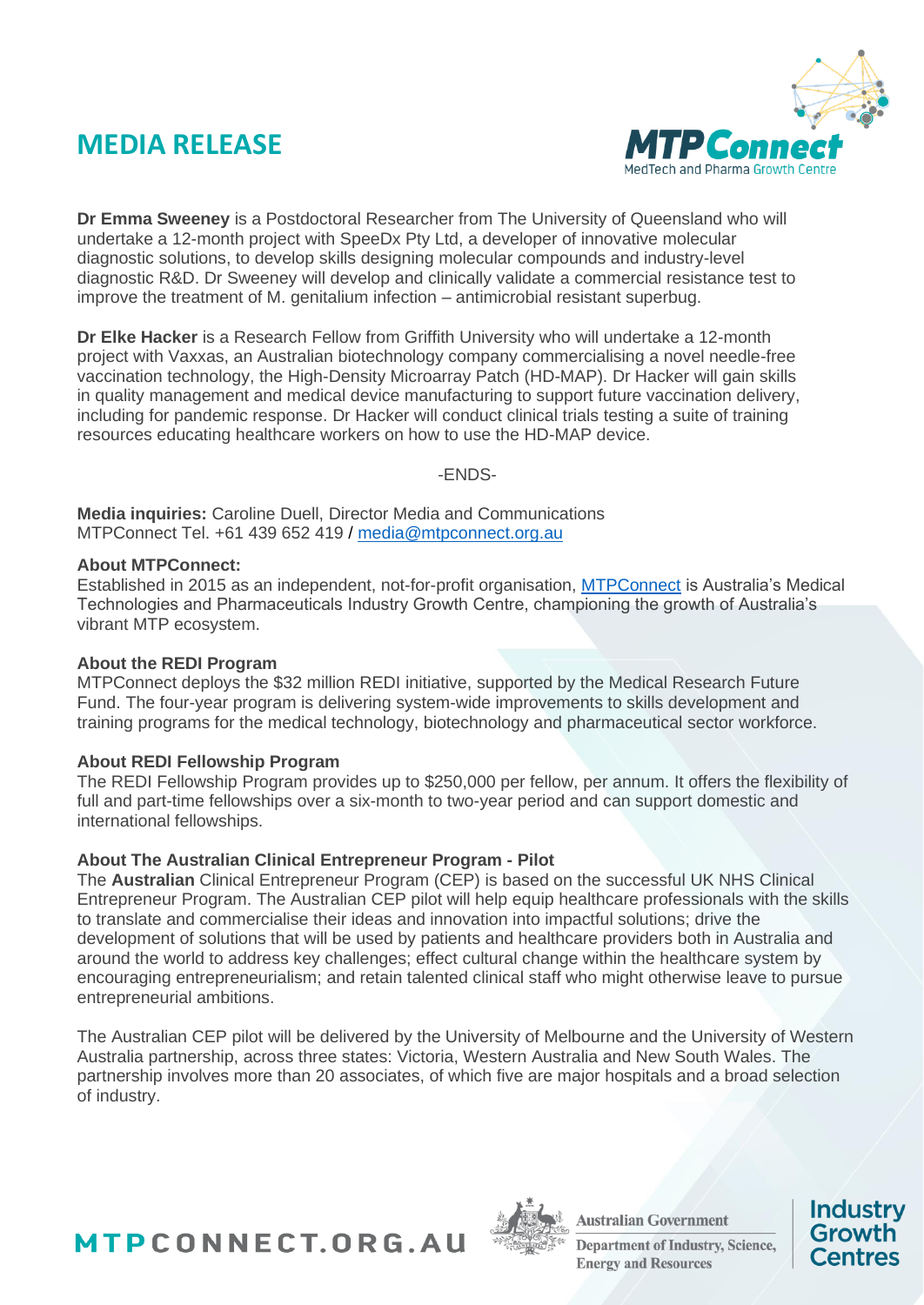

### **About the REDI Round Three Training Providers**

*1. ARCS Australia Consortium: ARCS GROW Program*  ARCS Grow Program addresses the well documented shortage of Clinical Research Associates (CRAs) in the clinical research sector and involves a CRA "traineeship" program a CRA Supervisor Train-the-trainer program and a competency framework for CRAs.

ARCS Australia is a national, membership-based organisation focused on the development and growth of the MTP sector. ARCS provides education, career pathways, professional development and advocacy. ARCS is partnering with a consortium of highly experienced organisations, who have extensive networks and experience in delivering training. Consortium Partners include PRAXIS Australia, BeiGene Australia, Novotech, Southern Star Research and Mobius Medical.

### *2. PRAXIS Australia Consortium: The Clinical Trials Coordinator (CTC) Internship Program*

This highly selective program offers an immersive, flexible, competency-based training model that will support 15 interns over a 10-month timeframe, commencing in January 2023 and will include host organisations from across metropolitan and regional Queensland, New South Wales and South Australia.

PRAXIS Australia is a leading education and training provider that help builds the capability and capacity of the clinical trials, research and ethics sectors. The CTC internship program will be undertaken by a consortium of 7 strategically aligned partners who work across the Australian clinical trials ecosystem, and includes representation from research, academia, peak industry bodies, health care, and education and training sectors. PRAXIS Australia and consortium partners include: ARCS Australia (ARCS), The South Australian Health and Medical Research Institute (SAHMRI), The University Queensland Centre for Clinical Research (UQCCR), The George Institute for Global Health(TGI), Maridulu Budyari Gumal SPHERE and Sydney Health Partners (SHP).

#### *3. IntelliHQ Consortium: National Big Data Analytics and AI training program for Australian Healthcare Leaders, Clinicians, Nurses, Researchers and Scientists:*

This training program will expand the big data analysis and AI awareness and skills of healthcare leaders, clinicians, nurses and researchers through engaging and interactive training programs that culminate in and a medical datathon.

IntelliHQ is a not for profit dedicated to supporting the adoption and translation of next generation AI technologies into Australia's healthcare system. IntelliHQ and consortium partners (Massachusetts Institute of Technology, The Gradient Institute, Cohort Innovation Spaces, ANDHealth, Australian and New Zealand Intensive Care Society, The Queensland AI Hub, Gold Coast Hospital and Health Services, Datarwe, Data Synergies, Servian, St Vincents Hospital Melbourne, The Alfred, UniSA, Bond University & Griffith University) are passionate about upskilling the healthcare and research workforce in big data analytics and AI and supporting the development and implementation of innovative AI technologies to the patient bedside.

### *4. Centre for Biopharmaceutical Excellence (CBE) Consortium: GMP Uplift Programs*

CBE GMP Uplift Programs will provide participants a real-world perspective on Good Manufacturing Practice (GMP), designed to enable the interpretation and application of GMP in practice. The Programs range is for new entrants up to senior experienced professionals and feature leading subject matter experts who will share real-world experiences and will be delivered nationally.





**Australian Government Department of Industry, Science, Energy and Resources**